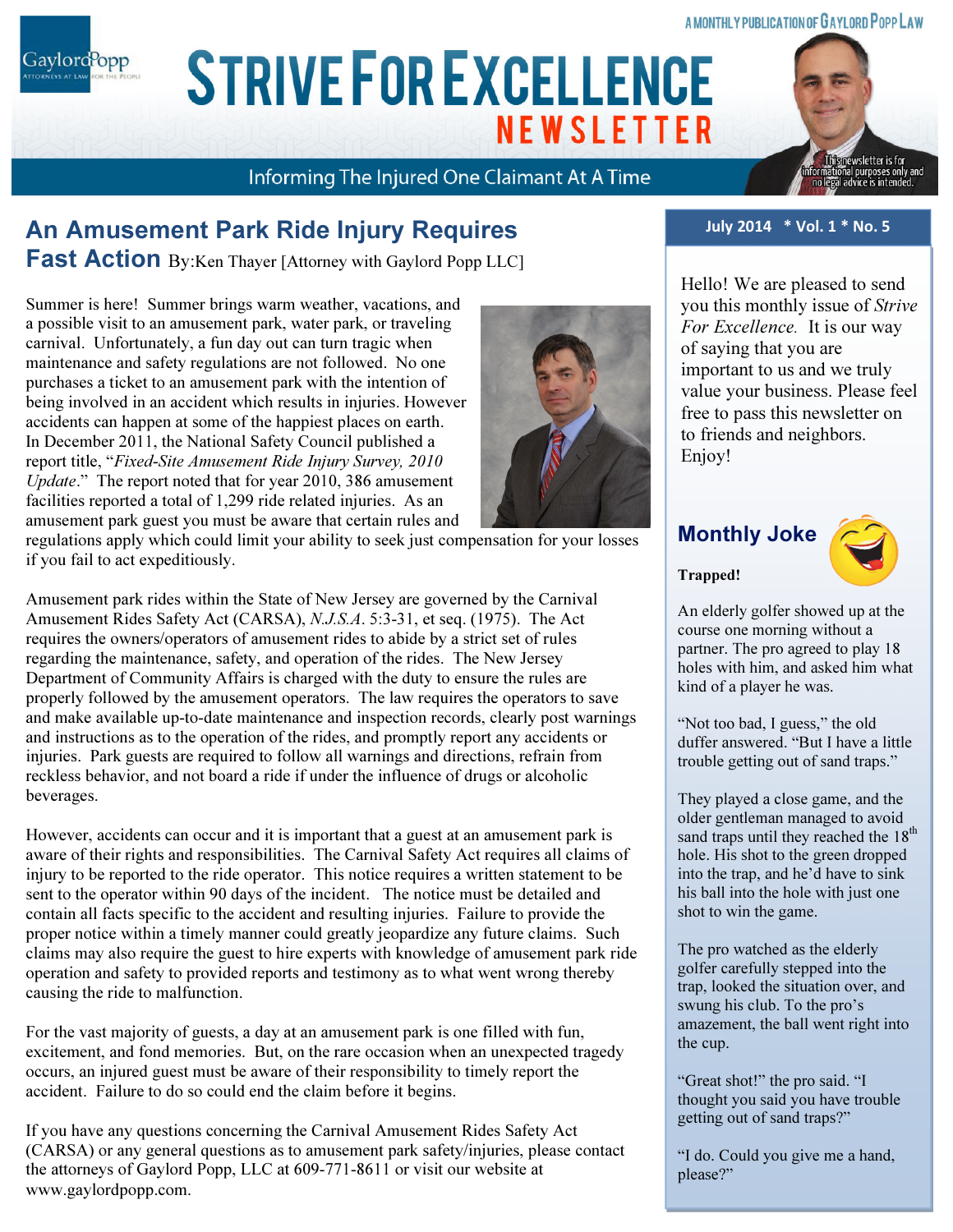## Chemicals And Toxins: Toxic Torts

It today's world you are exposed to a variety of different chemical compounds in virtually all aspects of your life. Most of these chemicals are actually helpful, but even those that were initially developed to make lives better can sometimes end up causing injury, disabilities or even death. In addition there are also issues with accidental exposure to chemicals during spills, industrial accidents or even intentional disposal of chemicals in illegal ways. Contamination of groundwater, air and soil can result in widespread effects of these intentional or accident types of harmful chemical contamination.

There are several different reasons or methods of exposure to chemicals that can trigger a toxic tort case. Basically the type of exposure and the type of damages that occurred will determine the scope of the lawsuit. The most common types of methods of exposure include:

Medications – when prescription or over-the-counter medications are used according to the manufacturer's directions and result in health issues, either short or long term, toxic torts can be used to provide compensation to those impacted.

#### Chemical exposure with use –

cleaning chemicals, pesticides, herbicides, personal care products or any other household or consumer products that create health issues through use are candidates for suits. This type of toxic tort could also include the presence of black mold or other types of mold in products, homes or residences that were not treated but were known to be present or could have been assumed to be present.

CONT'D ON PG.3

# GUEST OF THE MONTH

### CRPS (Complex Regional Pain Syndrome) By: Dr. David Weiss – Regional Orthopedic Medicine



People with complex regional pain syndrome (CRPS) face many difficulties. The first and most obvious problem is the pain itself, which can occur in various parts of the body and is excruciating and unrelenting. Second, people with CRPS must cope with having an uncommon disorder that members of the medical community often overlook, misdiagnose or fail to treat appropriately.

Many cases of CRPS arise out of injuries sustained in vehicle accidents, pedestrian accidents, construction accidents, on-the-job accidents and slips and falls. There is no cure, but proper treatment can result in temporary or permanent remission. Unfortunately, those who do not receive appropriate care may find that their CRPS is irreversible.

CRPS, which until recently was called reflex sympathy dystrophy syndrome (RSD), is a chronic pain condition that typically occurs in the arms, legs, hands or feet. The onset of symptoms commonly begins after an injury to the tissues, nerves and bones of the affected limb, and is characterized by a continuous and intense pain that is out of proportion with the severity of the injury.

Physicians have found that most incidences of CRPS seem to arise out of forceful trauma to the body, such as accidents that result in crush injuries, fractures and amputation of the affected body parts. However, the Mayo Clinic reports that occurrences of CRPS have also been noted among patients who have had surgery, heart attacks, strokes, infections and even something as simple as a sprained ankle.

Since there is no known cure, most treatment of CRPS focuses on managing pain symptoms. Proper and timely treatment may control CRPS pain permanently. If the condition goes untreated, however, the symptoms may be irreversible and lead to lifelong pain that can diminish the patient's quality of life by leaving them with a permanent disability.

### Dr. David Weiss – Regional Orthopedic Medicine Address: 201 Woolston Dr., Morrisville, PA 19067 Phone: (215) 736-2410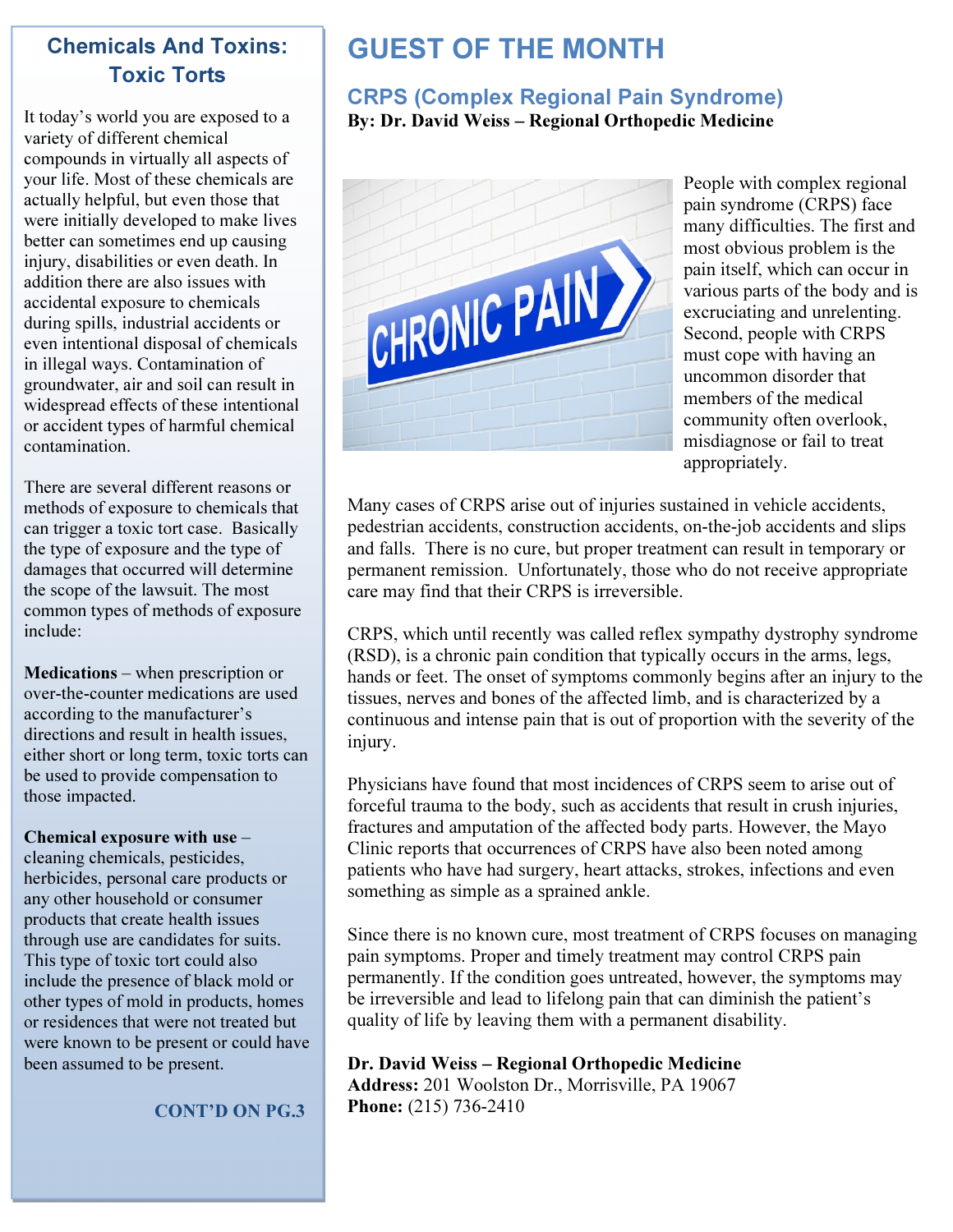# A Peek Inside

Since last month, a lot has been happening in the Gaylord household. Of course the most important, and no bias, was celebrating Father's Day. My kids each provided me with a card. The funny thing was that their personalities matched perfectly the cards they gave. Very Funny.

I have to brag a lot now about the troops. My oldest, Rachel, received her Silver Award in Girl Scouts. This is a huge deal and my wife and I could not be more proud. Her project involved her geo-mapping every fire hydrant in Ewing Township so that the data could be imported into the on board computers of the Fire Trucks for the local volunteer houses. She also advised that she made the Jazz Band (playing trumpet just like her old man) and made Honor Roll. What a Freshman year.

My younger daughter Anna also made Honor Roll and continues to keep up with her travel soccer on her team the Pumas which has in fact stayed intact which my wife and I are now volunteering more time to ensure the girls stay together. I'm a sucker for a good story. Finally, Big Ben, made the travel tournament baseball team and is doing swim team and already has a tan. I love these kids.

I want to thank everyone for the continuing comments and encourage you to continue sending me requests as to the information you'd like to read about in our newsletter. In addition, please like us on Facebook and if you know anyone who would be interested in receiving the newsletter please have them contact me directly at sgaylord@gaylordpopp.com or call 609-771-8611. Your participation is greatly appreciated.

# In The Office – A Welcome To Tanya Phillips

We are thrilled to announce that Tanya Phillips has joined the firm. Tanya is an experienced trial attorney whose practice concentrates in representing injured workers and accident victims.

Tanya is an active member of the Mercer County Bar Association and currently serves as a Trustee and Co-Chair of the Events Committee. She was presented with the Young Lawyer of the Year Award in 2008. She serves as the Treasurer of the Mercer County American Inn of Court – John



Hughes Session. She is a Barrister of the Justice James H. Coleman, Jr. New Jersey Workers' Compensation American Inn of Court. She is also a member of the New Jersey State Bar Association, Pennsylvania Bar Association, and New Jersey Association of Justice.

Tanya can be reached at 609-771-8611 or tphillips@gaylordpopp.com

### Chemicals... Cont'd

On the job exposure – being exposed to harmful chemicals in the workplace without full disclosure and proper safety equipment or containment of the harmful chemicals. Examples of this type of exposure could include asbestos exposure for those in the construction industry along with several other industries.

If you believe that your short or long term health complications are a result of exposure to a toxin, contact an attorney immediately. These cases can be difficult to prove because of the need to show direct causation between the exposure and the health issue, long delays between exposure and diagnosis, and the difficulty in pinpointing the specific party to bring the suit against.

Early action and evidence gathering can help to decrease some of these difficulties and increase your possibilities of winning your case.

### Quotes Of The Month

Good health is not something we can buy. However, it can be an extremely valuable savings account. —Anne Wilson Schaef

When the positive mind takes the lead, the legs are safe to follow without any shaking! —Israelmore Ayivor

Happiness does not come from doing easy work but from the afterglow of satisfaction that comes after the achievement of a difficult task that demanded our best. —Theodore Rubin

Your work is going to fill a large part of your life, and the only way to be truly satisfied is to do what you believe is great work. —Steve Jobs